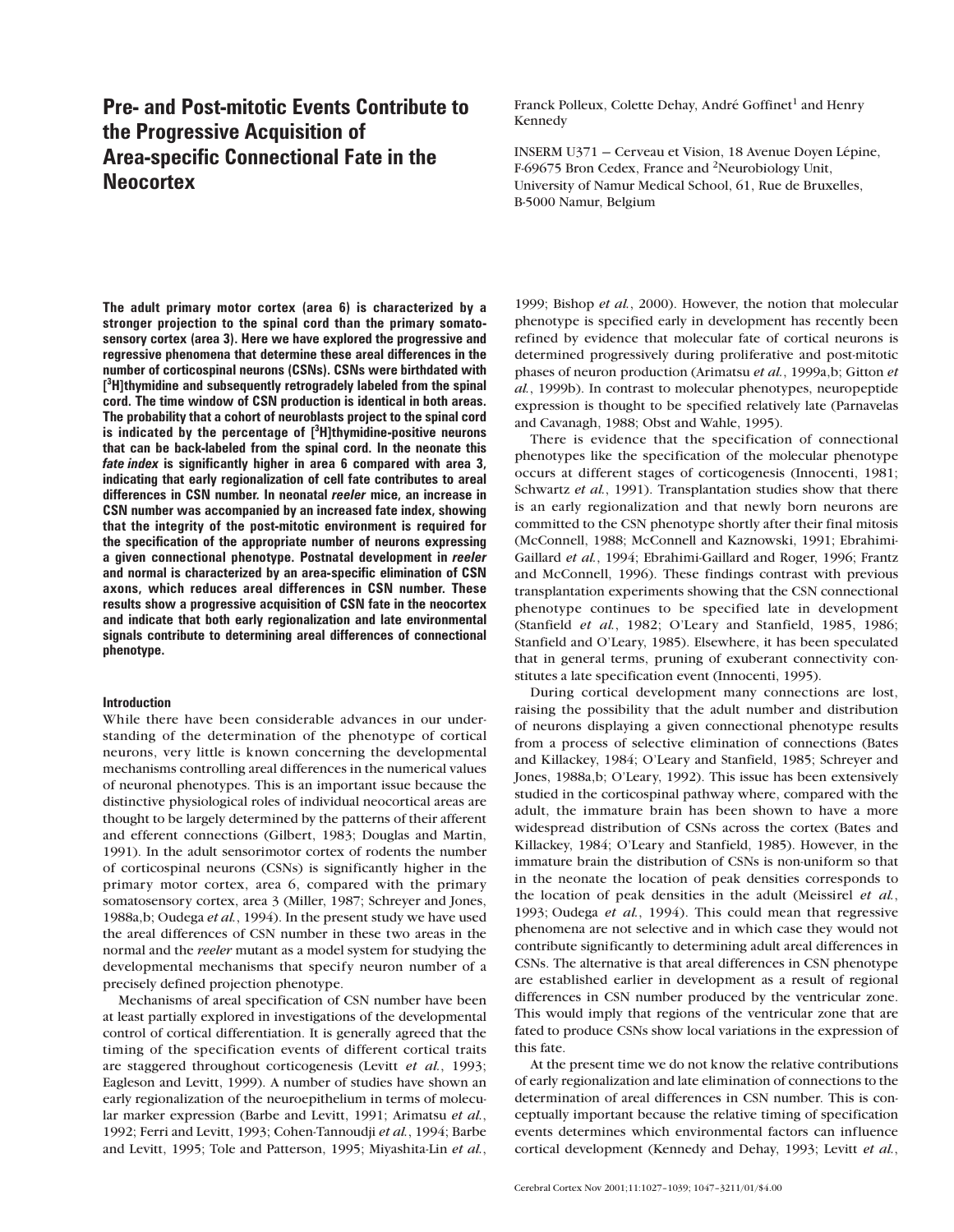1993). Because connectional phenotype plays such a crucial role in cortical physiology the timing of the specification of these traits is an important issue. One approach to monitoring the specification of connectional phenotype is to study the mitotic history of numerically and ontogenetically defined populations of neurons in the adult.

Such an approach is provided by pulse injections of tritiated thymidine  $(\frac{3}{H}]$ thymidine) at regular intervals throughout the generation of CSNs (Polleux *et al.*, 1997a). Precursors that quit the cell cycle immediately after the pulse contain maximum grain counts, correspond to first generation (FG) neurons and can be accurately distinguished from precursors that return to the cell cycle and dilute out their radioactivity (Polleux *et al.*, 1998). CSNs that underwent their final mitosis immediately after the  $[3H]$ thymidine pulse (i.e. FG neurons) are double-labeled (DL) and the ratio DL/CSN defines a *generation index* that accurately indicates the timetable of CSN production (Carter-Dawson and LaVail, 1979; Mustari *et al.*, 1979; Reznikov, 1990; Valverde *et al.*, 1995; Polleux *et al.*, 1997b). The fraction of DL with respect to FG (DL/FG) defines a *fate index* that reflects the probability that a neuron born on a given date becomes a CSN (Polleux *et al.*, 1998). In the present study, measurement of this fate index reveals that the increased number of CSNs produced in area 6 compared with area 3 is due to a higher proportion of precursors being specified to express the corticospinal phenotype.

It is known that signals at the level of the ventricular zone determine neuronal phenotype (McConnell, 1988; McConnell and Kaznowski, 1991; Ferri and Levitt, 1993; Cohen-Tannoudji *et al.*, 1994; Frantz and McConnell, 1996; Polleux *et al.*, 1998; Arimatsu *et al.*, 1999a,b; Miyashita-Lin *et al.*, 1999; Bishop *et al.*, 2000). The present results show that signals at the ventricular zone also contribute to specifying areal differences in CSN number. However, at this stage we could not exclude the possibility that the cortical post-mitotic environment might also contribute to areal differences in CSN number. To address this issue we have examined the CSN fate index in the perturbed cortical environment of the *reeler* mutant mouse (Caviness and Sidman, 1973; Caviness, 1976, 1982; Terashima *et al.*, 1983, 1985; Inoue *et al.*, 1991; Hoffart *et al.*, 1995). The *reeler* returns considerably higher fate indices compared with the normal and this increase in the fate index in the mutant correlates with a large increase in CSN number. This difference between normal and *reeler* suggests that the cortical environment does contribute to the specification of CSNs and that cell fate in normal development occurs in a two-step fashion in response to signals found in the ventricular zone and in the cortical plate (Arimatsu *et al.*, 1999a,b; Gitton *et al.*, 1999a).

Postnatal development is characterized by an important reduction in cortical connectivity (Cragg, 1975; Finlay *et al.*, 1987; Schreyer and Jones, 1988a,b; Oudega *et al.*, 1994), which could be expected to influence the final number of connections and which importantly could be influenced by evoked neural activity [reviewed in Katz and Shatz (Katz and Shatz, 1996)]. Monitoring postnatal changes in DL/FG provides an efficient and sensitive measure of axon loss. This shows that there is an important postnatal elimination of CSN projections which actually reduces the areal differences in CSN number found transiently in the neonate. The fact that the rate of loss differs in areas 3 and 6 and that it is greatly increased amongst the expanded CSN population of the *reeler* suggests that the protracted postnatal pruning of connections serves to adjust CSN number to physiological needs.

### **Materials and Methods**

#### *Experimental Animals*

BALB/c mice (Iffa-Credo, Lyon, France) were maintained under a constant photoperiod of 12 h of light (08:00–20:00 h). The offspring of homozygous *reeler* mutant males and heterozygous females with BALB/c background carrying the Orleans allele of the *reeler* gene (*rlOr*) were used. In this study, we used heterozygous littermates  $(+/rt^{0r})$  as controls and refer to these animals as normal. Comparison between hetero- and homozygous animals were made within litters. The morning of the vaginal plug was designated E1.

#### *Injections*

Pregnant females received an intraperitoneal injection of [3H]methyl thymidine (Amersham, UK, 5 µCi/g body wt, sp. act. 25 Ci/mmol) between 12:00 and 14:00 h on four different dates of embryonic development. The spinal cord was exposed by section of ligaments and the tectorial membrane between the first and the second cervical vertebrae in adults (2–4 months old) under ketamine/xylazine anesthesia (Ketalar 10 mg/kg, Rompun 4 mg/kg) and hypothermia in neonates. The corticospinal tracts, visualized under the dissection microscope, received a large pressure injection of Fluorogold (2.5%) (Schmued and Fallon, 1986)  $(0.4-0.8 \text{ µ}$  in adults;  $0.05-0.1 \text{ µ}$  in neonates). The wounds were sutured and the animals returned to their cages for a survival period of 5 days in the adults and 2 days in the young pups.

### *Perfusion and Tissue Processing*

After the survival period, all animals received an overdose of sodium pentobarbital and were perfused intracardially with 0.9% NaCl solution including a vasodilator (procaine 1 g/l) followed by a phosphate-buffered (PB; pH 7.4, 0.1 M) fixative solution of 4% paraformaldehyde. The brain was removed and post-fixed in the same solution for 1 week, rinsed in running tap water for 24 h and dehydrated in ethanol, cleared with toluene and embedded in paraffin. The brains were cut in the coronal plan (10 µm) and mounted on glass slides from an albumin–gelatine mixture. Sections were processed for autoradiography as described elsewhere (Polleux *et al.*, 1997a). Spinal cord were cryoprotected in 30% sucrose and sectioned horizontally at 40 um using cryostat in order to check systematically the size and the position of Fluorogold injection sites (see Fig. 3).

The Fluorogold labeling was observed under epifluorescence (D type filter; Leitz, UV epifluorescence 325–455 nm). After analysis of the fluorescent and autoradiographic labeling, selected sections were counterstained with cresyl violet (0.1%, 10 min), dehydrated and coverslipped with Depex in order to observe with greater precision the autoradiographic labeling over individual cortical cells and to count and measure neuron profiles.

#### *Neuronal Profile Counts*

All soma measurements were made using an interactive plotting system (Biocom), which accurately records the position and size of individual retrogradely labeled and unlabeled neurons as well as the number of autoradiographic silver grains per cell nucleus. Measures of the soma size were made on images from a CCD Cohu camera and projected on a Barco CD233 screen. The average cell profile diameter (*d*) was corrected using the equation described by Schüz and Palm (Schüz and Palm, 1989).

Concerning the autoradiographic labeling, the number of silver grains overlying individual nucleus profile has been corrected for different nuclear profile diameters using the Appleton formula (Appleton *et al.*, 1969) [see also Polleux *et al.* (Polleux *et al.*, 1997b)]. Autoradiographic background was estimated by counting the number of grains over neocortical tissue which does not present any nuclear profiles. This showed background levels to be inferior to one grain per 400  $\mu$ m2, i.e. much less than one grain per mean nuclear surface (∼250 µm2).

Counts of neuron number per unit area of cortical surface were corrected for split cell error (Abercrombie, 1946) using a cytoarchitectonic analysis based on categorization of cell body diameters (Clarke, 1992) as described earlier (Polleux *et al.*, 1998). Using this procedure, the maximal error attributable to profile splitting is <0.5% for neurons such as CSNs with soma diameters exceeding 16 µm. Statistical analysis of CSN counts was performed using a non-parametric Mann–Whitney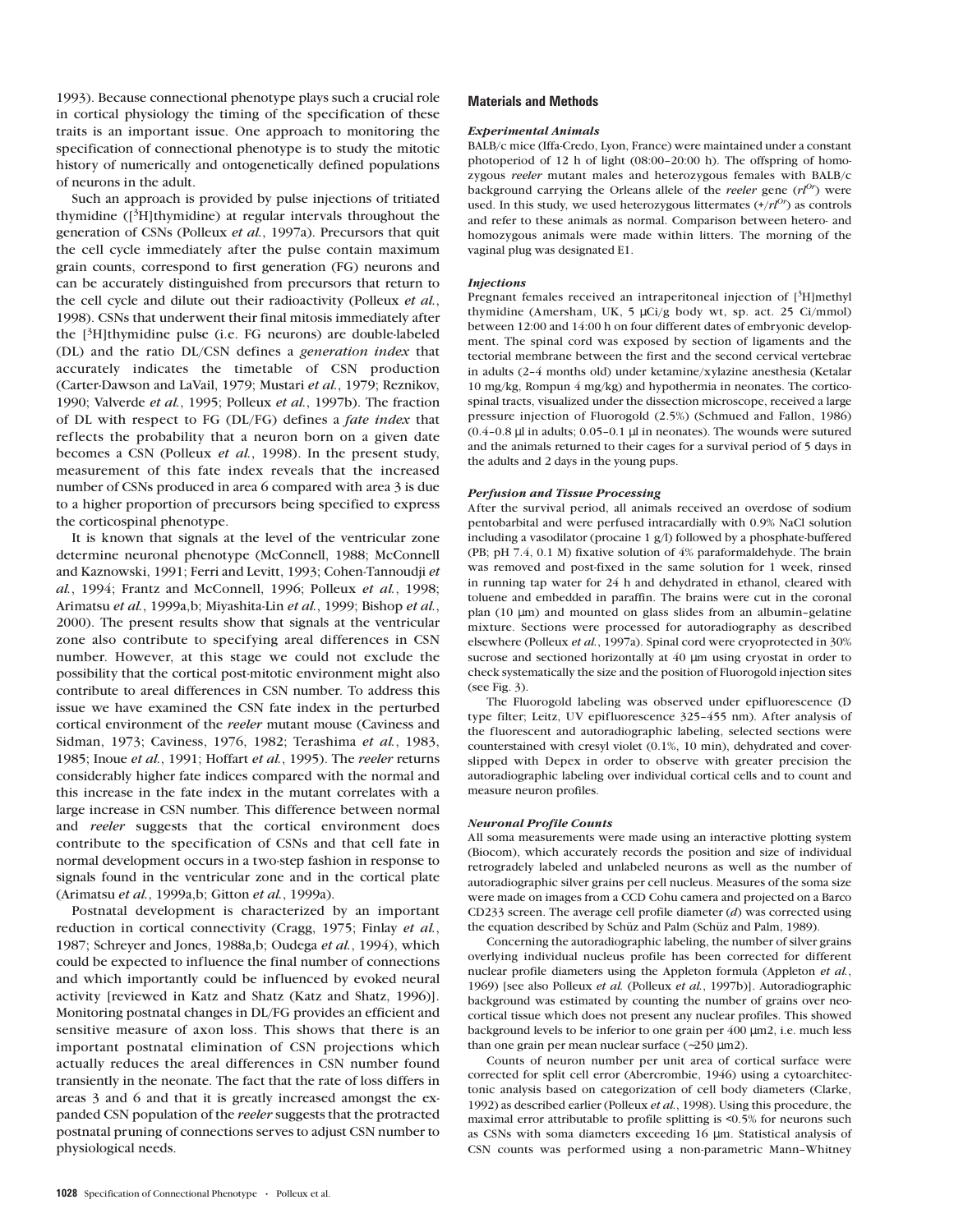test. Finally, glial and endothelial cell profiles were identified using the morphological criteria described by Heumann and Leuba (Heumann and Leuba, 1983) and were excluded from the profile counts.

### *Estimation of Total Cortical Volume (V***c***) and Injection Site Volume in Normal and Reeler Mice*

The total cortical volume was estimated in three animals of each genotype and age (newborn and adult) from three different litters using Cavalieri's principle (Cavalieri, 1966). Briefly, the neocortical surface (from midline to pyriform cortex) was measured using an image analysis system (Biocom) on coronal paraffin sections (thickness 10 µm) at 300 µm intervals throughout the entire rostro-caudal extent. Then the following formula derived from the Cavalieri's principle was applied to estimate cortical volume  $(V_c)$ :

### $V_c = A \times T \times S$

where *A* is the mean cortical surface computed from all sections, *T* is section thickness and *S* is the numbers of sections.

The average volume of Fluorogold injection sites was also estimated using the same approach (Cavalieri, 1966) by measuring the surface occupied by the tracer on 40 µm thick horizontal sections of the spinal cord (spacing 120  $\mu$ m) of four animals of each genotype and age group.

Exhaustive analysis of the relationship between the intensity of [<sup>3</sup>H]thymidine labeling of cortical neurons and their radial height in the cortex shows that, provided the Appleton corrections (Appleton *et al.*, 1969) are applied, there is a halving principle of the radioactive signal with each round of mitosis (Polleux *et al.*, 1997a,b). This means that, following a single [<sup>3</sup>H]thymidine pulse, each generation of labeled neurons can be unambiguously identified. Neurons that show >50% of the maximum labeling have exited the cell cycle at the first mitosis following the  $[3H]$ thymidine pulse and are first generation neurons (FG neurons) (Rakic, 1973; Polleux *et al.*, 1997a,b). The timing of the  $[3H]$ thymidine pulse that generates a cohort of FG neurons defines the birthdate of the FG neurons. Neurons that, following the pulse, complete two or more divisions before quitting the cycle have <50% maximum labeling and are subsequent generation neurons.

#### *Statistical Analysis*

Statistical analysis of the two ratios DL/CSN and DL/FG was performed using a chi-square analysis as described earlier (Polleux *et al.*, 1997b, 1998). Briefly, variability in proportions among all animals of a given genotype or among all values within a given area (intra-group variability) was systematically tested, and failed to show any statistical significance. Then inter-group variability (between normal and *reeler* animals or between areas 6 and 3) was analyzed on pooled values obtained from different animals (see text for numbers). Throughout this study, DL/CSN and DL/FG values were obtained by examining 300–600 neurons in three or four animals at each given time point.

### **Results**

### *Technical Considerations*

In the present study we have used  $[3H]$ thymidine pulse injections to investigate the developmental processes that specify CSN number. This approach can be used to describe accurately the mitotic history of specific subsets of neurons (Polleux *et al.*, 1997b, 1998). There are numerous technical difficulties associated with the autoradiographic process and the quantitative use of  $[3H]$ thymidine labeling which globally result in an underestimation of FG labeling (Polleux *et al.*, 1997a). However, because in the present study we are examining ratios of FG neurons, the underestimation of the autoradiographic signal can not be expected to influence our principal conclusions.

The percentage of FG neurons within a given population of adult neurons defines a *generation rate* which quantifies the rate of neuron production of that population (Carter-Dawson and LaVail, 1979; Mustari *et al.*, 1979; Reznikov, 1990; Vaccarino *et al.*, 1995; Valverde *et al.*, 1995; Polleux *et al.*, 1997b) (see Fig. 1*A*). The generation rate of the CSN population is determined by the number of CSNs that are FG neurons (i.e. double-labeled neurons — DL) and expresses this number as a percentage of the total CSN population. DL/CSN describes the relative rate at which the daughter cells of neuroblasts undergoing their final mitosis are incorporated into the CSN population. More precisely, changes in DL/CSN reflect the changes in labeling index (LI, i.e. percentages of  $[3H]$ thymidinelabeled precursors) in the ventricular zone *and* in frequencies of differentiative divisions of the cohort of precursors that generate the CSN population (Schultze *et al.*, 1974; Schultze and Korr, 1981; Miller, 1988; Reznikov, 1990; Polleux *et al.*, 1997b). Given the constancy of S-phase, variation of the LI in the ventricular zone ref lects changes in the duration of the cell cycle (Kaufmann, 1968; Waechter and Jaensch, 1972; Hoshino *et al.*, 1973; Schmahl, 1983). Because differences in numbers of precursors do not contribute to variations of DL/CSN, this means that variation of this ratio reflects changes in rates of neuron production due to modulation of cell-cycle parameters (cell-cycle duration and mode of division) (Polleux *et al.*, 1997b). Importantly, DL/CSN is independent of the size of the precursor pool.

The probability that a neuron born on a specific date forms and maintains a projection to the spinal cord is determined by the ratio of DL/FG neurons, which is defined as the fate index (Polleux *et al.*, 1998) (see Fig. 1*A*,*B*).

### *Areal and Laminar Boundaries in the Neonate*

Cytochrome oxidase histochemistry in the post-natal day (PND) 6 neonate reveals a well defined primary sensorimotor cortex (Fig. 2*A*). At this age the barrel field has clearly defined borders and individual barrels are present. The present study critically requires that the counts of birthdated neurons are accurately performed in areas 3 and 6. This requires a method of positive identification of areas 3 and 6 in the neonates and adults in 10 µm thick paraffin sections (see Materials and Methods). The location of areal boundaries on such sections is achieved by tracing out the profiles of all neurons encountered in a 250 µm wide stripe of cortex using the image analysis system (see Methods). This procedure reveals the laminar organization of the cortex and shows that areas 3 and 6 in the neonate can be reliably distinguished as shown in Figure 2*B*,*C*. While some indication of areal identity can be obtained from observation of pooled neuronal profiles (far left panel, Fig. 2*B*,*C*), areal and laminar localization is further enhanced by allocating profiles to one of six categories according to soma size (right-hand side panels in Fig. 2*B*,*C*). This shows that in the neonate, area 3 has a well developed layer 4, which contrasts with a very thin layer 4 in area 6 (compare panels 2 in Fig. 2*B*,*C*) (Morin and Beaulieu, 1994). The large pyramidal neurons of layer 5 are more numerous in area 6 than in area 3 (compare section 5 in Fig. 2*B*,*C*). This procedure enabled us to make our analysis of labeling in the neonate in identified areas which validates the inter-areal comparisons.

Single and double-labeled neurons can be readily identified in the 10 µm thick sections by making simultaneous observations under fluorescent- and bright field illumination (Fig. 3*C*). In the present experiments, the exposure time for the autoradiographic procedure was chosen in order to standardize maximum grain counts at ∼80 per profile (Fig. 3*C*). Elsewhere we have shown that neurons with >50% maximum labeling correspond to the first generation (FG) neurons leaving the cell cycle only one division following the [3H]thymidine pulse (Polleux *et al.*, 1997a,b). Thus this double labeling method allows the identification of CSNs that have undergone their final division on the date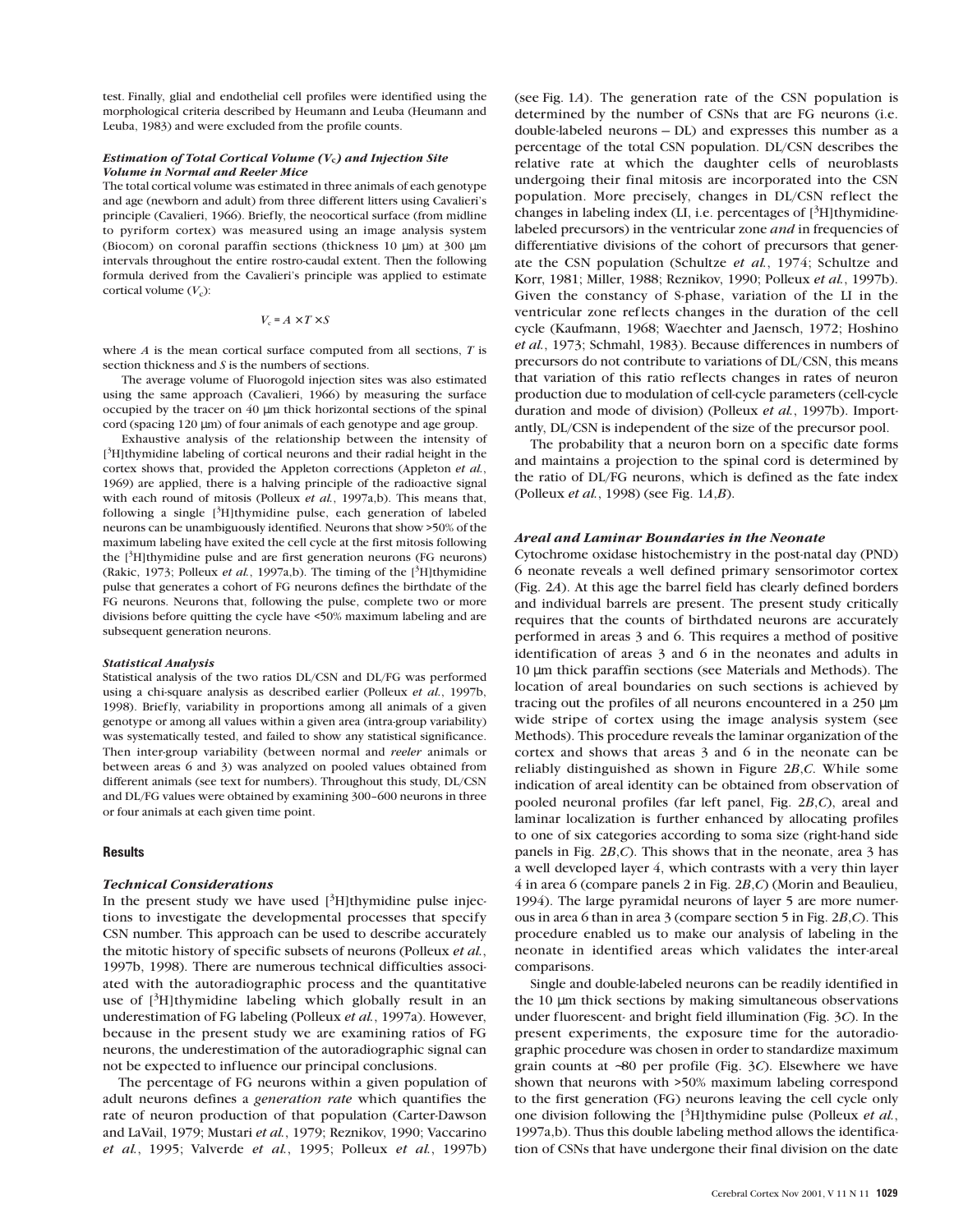

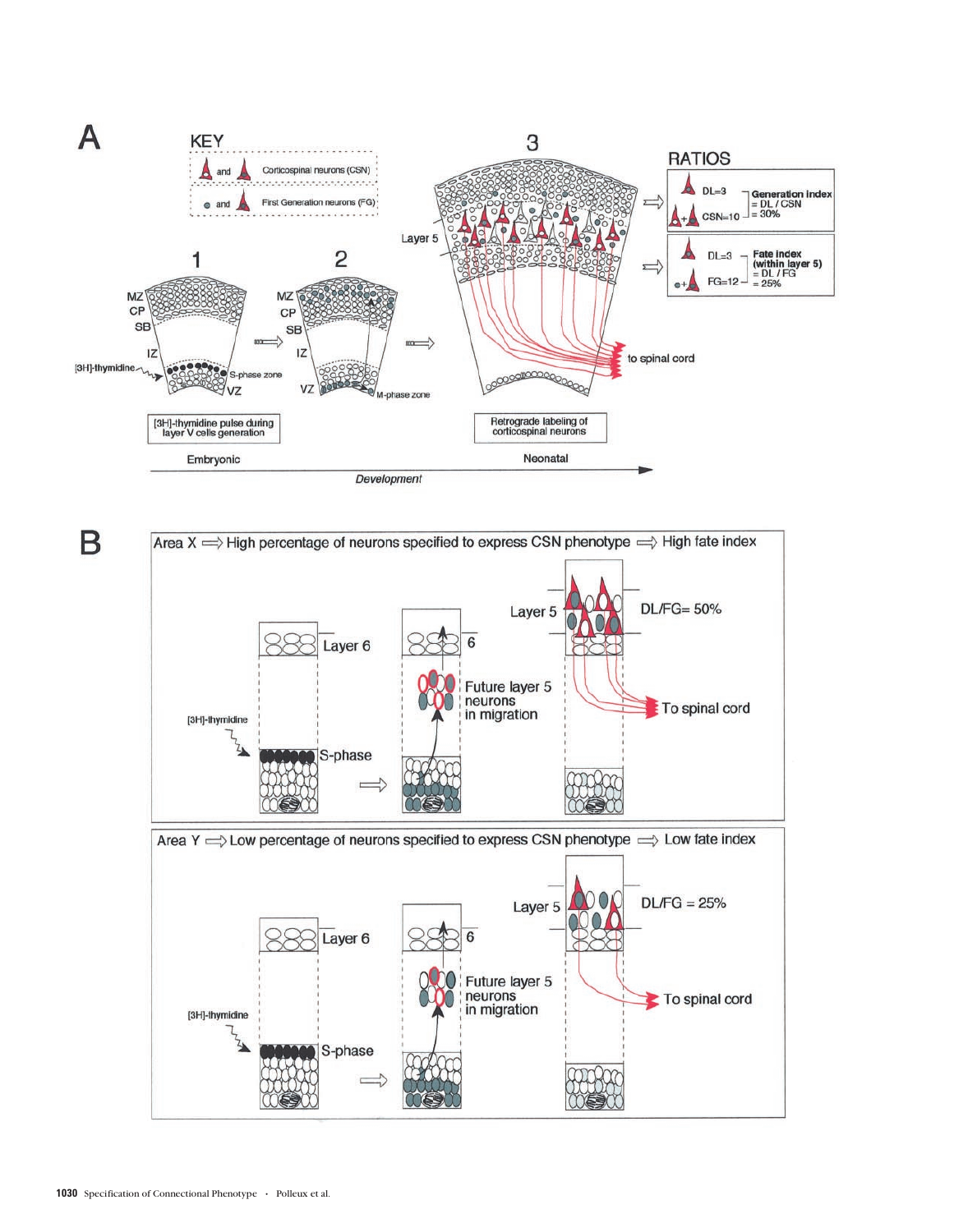

of the [3H]thymidine pulse (Polleux *et al.*, 1998) (double-labeled neurons DL, see Fig. 3*C*).

# *Early Areal Differences of CSN Density*

Injections performed at PND4 reveal a CSN distribution stretching from the medial limit of the cingulate cortex across to the pyriform cortex (Fig. 4*A*). High labeled cell densities as well as the immature widespread distribution are maintained at PND6 (Fig. 4*B*). Following injection at PND8, however, CSNs in the cingulate cortex and in the lateral part of area 3 are less numerous than at PND6, and in the adult these regions are devoid of CSNs (Fig. 4*C*,*D*). These observations suggest that the peak of corticospinal projection occurs around PND6, in line with earlier studies in rat (Bates and Killackey, 1984; O'Leary and Stanfield, 1985; Joosten *et al.*, 1987; Schreyer and Jones, 1988a,b; Joosten and van Eden, 1989; Oudega *et al.*, 1994) and mouse (Uematsu *et al.*, 1996; Gianino *et al.*, 1999). Because PND6 injections are performed after the completion of target invasion and prior to noticeable elimination of connections, they are expected to label optimally the CSN population.

Our quantitative analysis shows that in normal mouse cortex at PND6, the areal density of CSNs in area 6 is nearly twice that in area  $\beta$  (Fig. 5*A,B,E*;  $P \le 0.001$ , Mann–Whitney test). During late postnatal development there is a reduction of areal density that is non-significantly different between area  $6$  (-41%) compared with area 3 (–27%) (Fig. 5*E*). These results show that there are significant areal differences in CSN number in the neonate. The postnatal decrease in the CSN density in normal and *reeler* is greater in area 6 than in area 3 (Fig. 5, see also Fig. 7). This suggests that there is an area-specific decrease in CSN density. However, it needs to be pointed out that this decrease reduces areal differences and does not create them.

The differences of CSN density between area 6 and 3 are conserved in the *reeler* mouse newborn (*P* < 0.001, Mann– Whitney test) and adult cortex (*P* < 0.05, Mann–Whitney test) (Fig. 5*C*–*E*). Importantly, the density of CSNs in *reeler* newborn is largely increased compared with normal both in area 6 (40% increase;  $P \le 0.001$ , Mann-Whitney test) and in area 3 (52%) increase; *P* < 0.001, Mann–Whitney test).

The measurement of total cortical volume in normal newborn (mean  $\pm$  SD: 18.56  $\pm$  0.41 mm<sup>3</sup>; *n* = 3) and *reeler* newborn

**Figure 2.** Morphological features of frontal and parietal areas in the early postnatal mouse cortex allows accurate determination of areal boundaries. (*A*) Low-power microphotograph showing the location of the barrel field (or primary somatosensory cortex area 3) and motor cortex (area 6) on a coronal section of a PND6 mouse brain processed for cytochrome oxidase. (*B*–*C*) Analysis of the cytoarchitecture of parietal area 3 (*B*) and frontal area 6 (*C*) at PND6. Cell bodies stained with cresyl violet were drawn (all profiles left panel). The following six panels show the radial distribution of neurons according to their cell body apparent diameter (see Materials and Methods for details). Scale bars: (*A*) 500 µm, (*B*) 100 µm. Abbreviations: v: lateral ventricle, BF barrel field.

Figure 1. (4) Schematic representation of the paradigm used in the present study. Panels 1–3 represent successive developmental stages: (1) Single injections of [<sup>3</sup>H]thymidine during cortical neurogenesis label precursors of layer 5 in the ventricular zone. (2) As shown previously (see text), progenitors that undergo only one division after the pulse give rise to a cohort of post-mitotic neurons characterized by a maximum autoradiographic labeling (gray dots - first generation, FG) which migrate to the cortical plate. (3) Among differentiating layer 5 neurons, a subpopulation projects to the spinal cord and is back-labeled by an injection of a retrograde fluorescent tracer (red - CSNs). [3H]Thymidine injections spanning the generation of layer 5 followed by back-labeling from the spinal cord are used to compute two ratios. The *generation index* (DL/CSN) reflects the proportion of CSNs born on the day of [3H]thymidine injection. This ratio is used to determine the timetable of layer 5 formation. The fate index (DL/FG) reflects the probability for a neuron born on a given day to project to the spinal cord. (*B*) Significance of areal differences in the fate index. Neuronal phenotype is thought to be specified at the level of the ventricular zone (Caviness, 1982; Jensen and Killackey, 1984; McConnell, 1988; Barbe and Levitt, 1991; McConnell and Kaznowski, 1991; Arimatsu et al., 1992; Ferri and Levitt, 1993; Barbe and Levitt, 1995; Frantz and McConnell, 1996; Polleux *et al.*, 1998), during cell cycle progression (McConnell and Kaznowski, 1991; Arimatsu *et al.*, 1999a,b). Thus a putative areal difference in the proportion of neurons specified to project to the spinal cord (red circle, migrating neurons) will be transcribed into a difference in the DL/FG ratio (compare DL/FG in areas X and Y). Abbreviations: CP,cortical plate; IZ, intermediate zone; MZ, marginal zone; SB, subplate.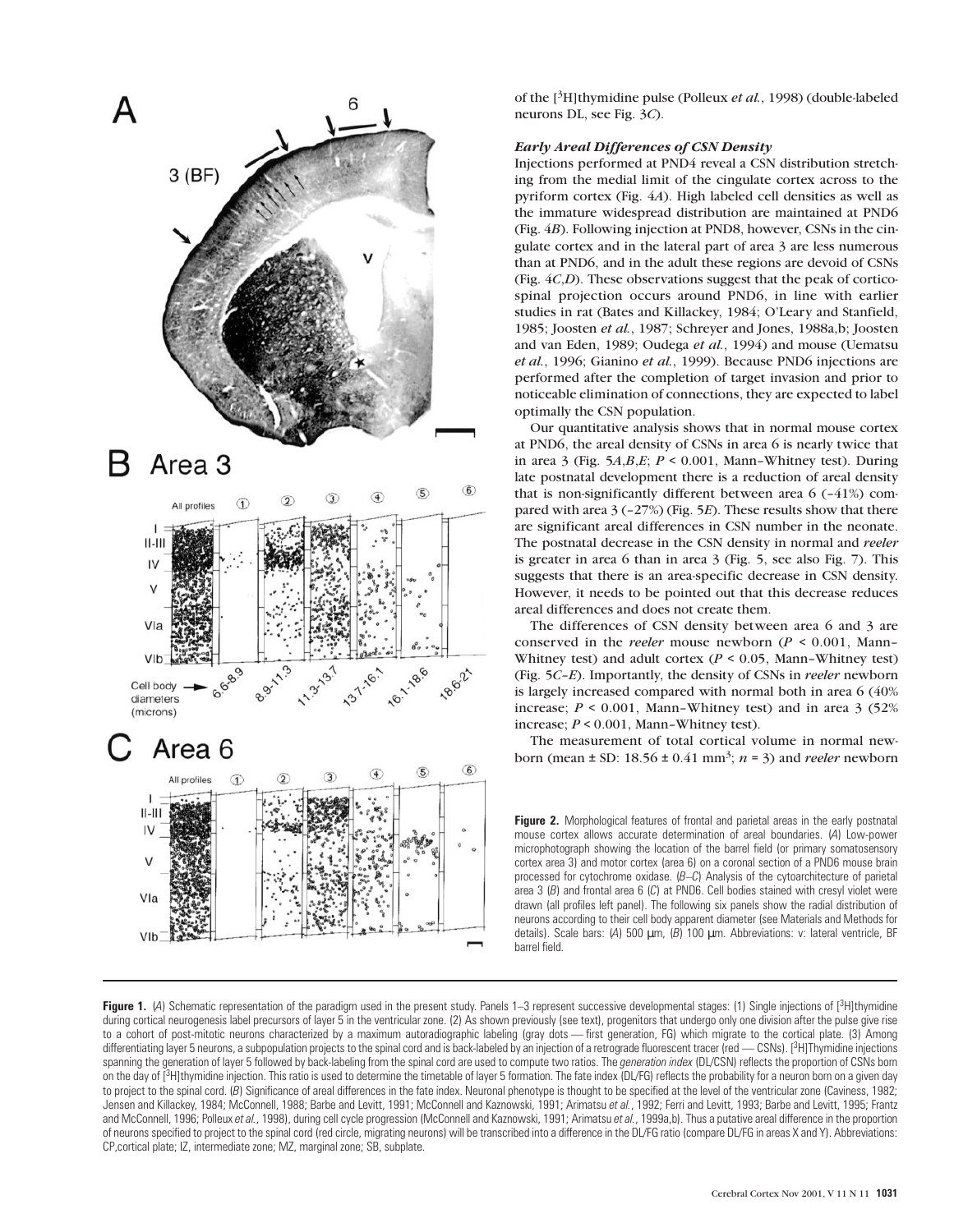

Figure 3. (4) Photomicrographs of a representative series of horizontal sections (spacing 120 µm) of cervical spinal cord [from dorsal (1) to ventral (8) level of section] illustrating a Fluorogold injection site in an adult normal mouse. (B) Histogram showing the mean Fluorogold injection volumes computed using the Cavalieri's formula (see Materials and Methods) in four animals of each genotype (normal and *reeler*) and each age group (newborn and adult). No statistical difference is detected between normal and *reeler* at each ages (see Results for details). (*C*) Photomicrograph illustrating Fluorogold and [<sup>3</sup>H]thymidine single- and double-labeled neurons. Combining fluorescence and bright field illuminations reveals [ 3H]thymidine (first generation, FG) single-labeled neurons (shaded arrows), Fluorogold single-labeled neurons (arrowheads) and double-labeled thymidine–Fluorogold neurons (double arrow). Scale bars: (*A*) 250 µm, (*C*) 20 µm.

(18.20  $\pm$  2.27;  $n = 3$ ) revealed no statistically significant difference according to an ANOVA analysis (PLSD Fisher test,  $P = 0.883$ ). Therefore, the observed differences in CSN densities between normal and *reeler* cortex are not the reflection of differences of total cortical volume that would artefactually affect the estimation of cell packing density.

Finally, in order to rule out possible differences in the size and position of Fluorogold injections, we systematically checked the spinal cord injection sites and estimated the volume occupied by the tracer using Cavalieri's principle (Cavalieri, 1966) applied to serial sections (see Materials and Methods; Fig. 3*A*). We found no statistical differences in the average injection volumes between normal and *reeler* in the newborn ( $n = 8$ ,  $P > 0.27$ , Mann–Whitney test; Fig.  $3B$ ) or in the adult injections ( $n = 8$ ,  $P > 0.50$ , Mann–Whitney test; Fig.  $3B$ ).

# *Areal Timetable of CSN Generation — Normal Cortex*

Since postnatal regressive phenomena are not responsible for establishing adult CSN areal differences in density an alternative possibility is that areal differences are the consequence of CSNs being generated over a longer time period in area 6 than they are in area 3. To investigate this issue we have examined the incorporation of FG neurons (i.e. neurons that underwent their final round of mitosis shortly after the  $[3H]$ thymidine pulse) into the CSN population.

Successive injections of  $[3H]$ thymidine reveal the inside-first outside-last histogenic gradient of cortical layers (Fig. 6*A*). Quantification of the percentage of DL neurons with respect to the population of CSNs defines the generation rate (Carter-Dawson and LaVail, 1979; Mustari *et al.*, 1979; Reznikov, 1990; Valverde *et al.*, 1995; Polleux *et al.*, 1997b) (Fig. 6*B*). Although DL/CSN is expected to be immune to developmental regressive events (since cell death or axon elimination will influence identically both terms of the fraction), this index needs to be defined in the neonate, since a transient population of CSNs generated at either early or late stages of development can not be excluded. FG neurons returned from the E13.5 pulse are concentrated in layer 6b and a few are found at the bottom of layer 5. At this stage in both areas ∼3% of the CSN population are FG neurons, indicating that generation of the CSN population is initiated simultaneously in both areas. By E14.5, there is an increase in the generation rate of CSNs and this rate of increase is greater in area 3 than in area 6. Hence, while the overall numbers of CSNs are lower in area 3 compared with area 6, pulse injections of  $[3H]$ thymidine at E14.5 double-labeled larger numbers of CSNs in 3 compared with 6. At E15.5 CSN production in area 6 is greatly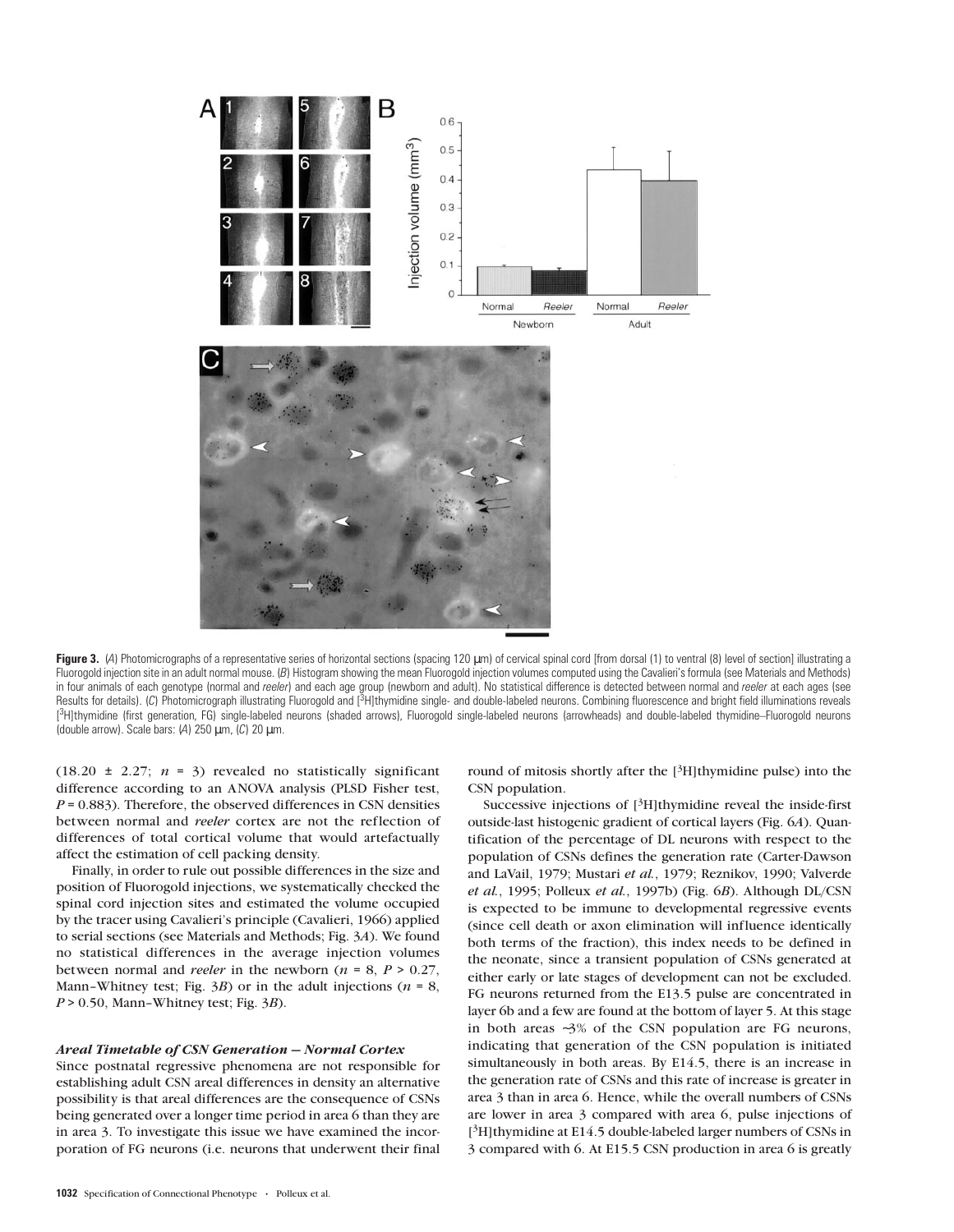

**Figure 4.** Developmental changes of the distribution of CSNs in mouse fronto-parietal cortex. The date of tracer injection and perfusion are respectively indicated on the left-hand side of each plot. The relative level of section is the same as in Figure 2 and is indicated in the inset on a dorsal view of the mouse cortical areas map adapted from Caviness (Caviness, 1975). Scale bars: 500 µm. Abbreviations: Cing, cingulate cortex; BF, barrel field; Pyr. Cx, pyriform cortex.

increased compared with area 3. This illustrates the use of the generation index to describe the timetable of CSN production.

By E16 the production of CSNs is terminated in both areas. These results show negligible differences in the profiles of CSN generation rate calculated in the adult and neonate, confirming that regressive phenomena do not influence the generation index (Polleux *et al.*, 1998). This means that the adult values obtained with eight different time points (E12.5, E13.5, E14, E14.5, E15.5, E16, E16.5, E17.5) provide a high temporal resolution of the timetable of CSN production (Polleux *et al.*, 1998). The important finding is that both the onset and duration of CSN generation is identical in the two areas.

This result provides further evidence that the timing of the final mitosis is an important constraint in the determination of cortical neuron phenotype (Caviness and Sidman, 1973; Caviness, 1982; McConnell, 1988; McConnell and Kaznowski, 1991; Arimatsu *et al.*, 1992, 1994; Frantz and McConnell, 1996; Polleux *et al.*, 1998). However, a single [<sup>3</sup>H]thymidine pulse leads to a relatively wide vertical spread of FG neurons across several cortical layers (Fig. 6*A*). At later stages of corticogenesis occasional FG neurons take up a deep position and we have investigated whether those late generated neurons that occupy layer 5b can form projections to the spinal cord albeit with a reduced frequency. We examined large numbers of FG neurons resulting from a  $[3H]$ thymidine pulse on E16 and which occupy layer 5b in the neonate. This showed that there was 0% doublelabeling in both areas  $(n = 163 \text{ FG}$  neurons, 27 sections). Together these results show that timing of the final mitosis is critically important for the specification of cortical neuron phenotype.

### *Areal Differences in Fate Index — Normal Cortex*

The percentage of FG neurons that are retrogradely labeled from the spinal cord (fate index  $-$  see Fig. 1) indicates the probability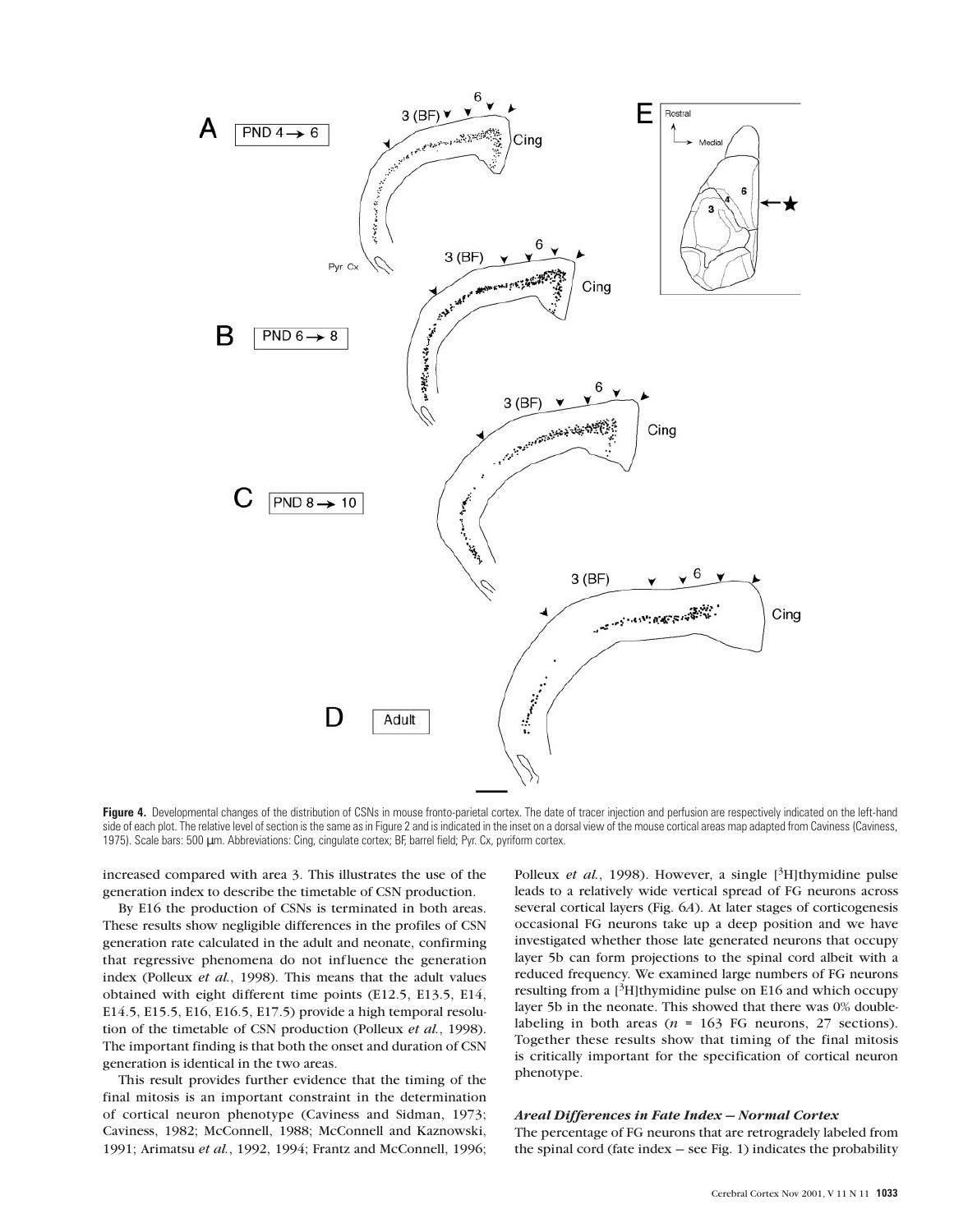

Figure 5. Early differences of CSN areal density in areas 6 and 3. (A, B) Higher magnification plot of the CSN distributions in normal newborn (PND 6; left panel) and (C, D) reeler in areas 6 and 3. (*E*, *F*) Quantitative analysis of the areal density of CSNs in neonate (PND 6; *E*) and adult (*F*) areas 6 and 3. Error bars indicate standard error to the mean. \**P* < 0.05, \*\**P* < 0.01, according to a Mann–Whitney non-parametric test.

of a neuroblast of a given birthdate acquiring the CSN phenotype. In Figure 6*C* the fate index for each time point is calculated from a minimum of 12 sections taken from two or three different pups (two pups from one litter injected at E13.5 and E16 and three pups taken randomly from two different litters injected at E14.5). At E13.5 both areas return identical fate indices ( $χ² =$ 0.41; d.f. = 1,  $P > 0.50$ ). At E14.5 there is a substantial increase in the fate indices in both areas and importantly the rate of increase in fate index is substantially greater in area 6 compared with area 3 ( $\chi^2$  = 8.23; d.f. = 1, *P* < 0.01). This result indicates that at E14.5 the probability that a neuroblast undergoing its final round of mitosis acquires the CSN phenotype is significantly greater in area 6 compared with area 3 (Fig. 6*C*). These areal differences in DL/FG are not likely to be the expression of a mitogenic gradient because elsewhere we have shown that the areal differences in cell-cycle characteristics are not part of a continuum but are area-restricted (Polleux *et al.*, 1997a,b).

DL/FG is sensitive to late elimination of corticospinal axons by pruning (Bates and Killackey, 1984; O'Leary and Stanfield, 1985; Joosten *et al.*, 1987; O'Brien *et al.*, 1987; Joosten and van Eden, 1989; O'Leary and Stanfield, 1989; Oudega *et al.*, 1994). Postnatal decrease in DL/FG values reflect the extent of axon elimination, making it possible to examine whether selective elimination of CSN axons contributes to the adult differences in CSN number. In fact the postnatal decrease in DL/FG is higher (51%) in area 6 than in area 3 (10%) showing that this regressive factor, although area specific, actually reduces the

initial areal differences in CSN number observed in the adult (Fig. 7*B*).

# *Inf luence of the Cortical Environment on CSN Fate — DL/FG in Reeler Cortex*

So far the results show that there is a regionalization of cell fate that contributes to the specification of areal differences in CSN number. Does the commitment to a CSN fate take place entirely in the ventricular zone during the final mitosis? If not, does the cortical environment also contribute to the determination of CSN phenotype? Because the *reeler* shows a highly disorganized cortex (Caviness and Sidman, 1973; Caviness, 1977; Caviness and Rakic, 1978; Terashima *et al.*, 1983, 1985; Inoue *et al.*, 1991), the difference in cell fate index between normal and *reeler* would indicate that the cortical environment does contribute to cell-fate decisions. Note that because layering is absent in the *reeler* mutant the counts of DL/FG used to compare normal and *reeler* neonate are based on FG neurons throughout the full thickness of the cortex. This shows that the nearly 40–50% increase in CSN number in *reeler* compared with normal neonates (Fig. 6) is accompanied by a 55–58% increase in DL/FG ratio both in area 6 ( $\chi^2$  = 7.21; d.f. = 1, *P* < 0.01; Fig. 7*A*) and in area 3  $(\chi^2 = 8.43; d.f. = 1, P < 0.01; Fig. 7A).$ 

The massive increase in the CSN number and fate index in the *reeler* mutant provides a challenge to the postnatal pruning of CSN axons that occurs during normal development. In the *reeler*, the postnatal decrease in DL/FG is area-specific as in the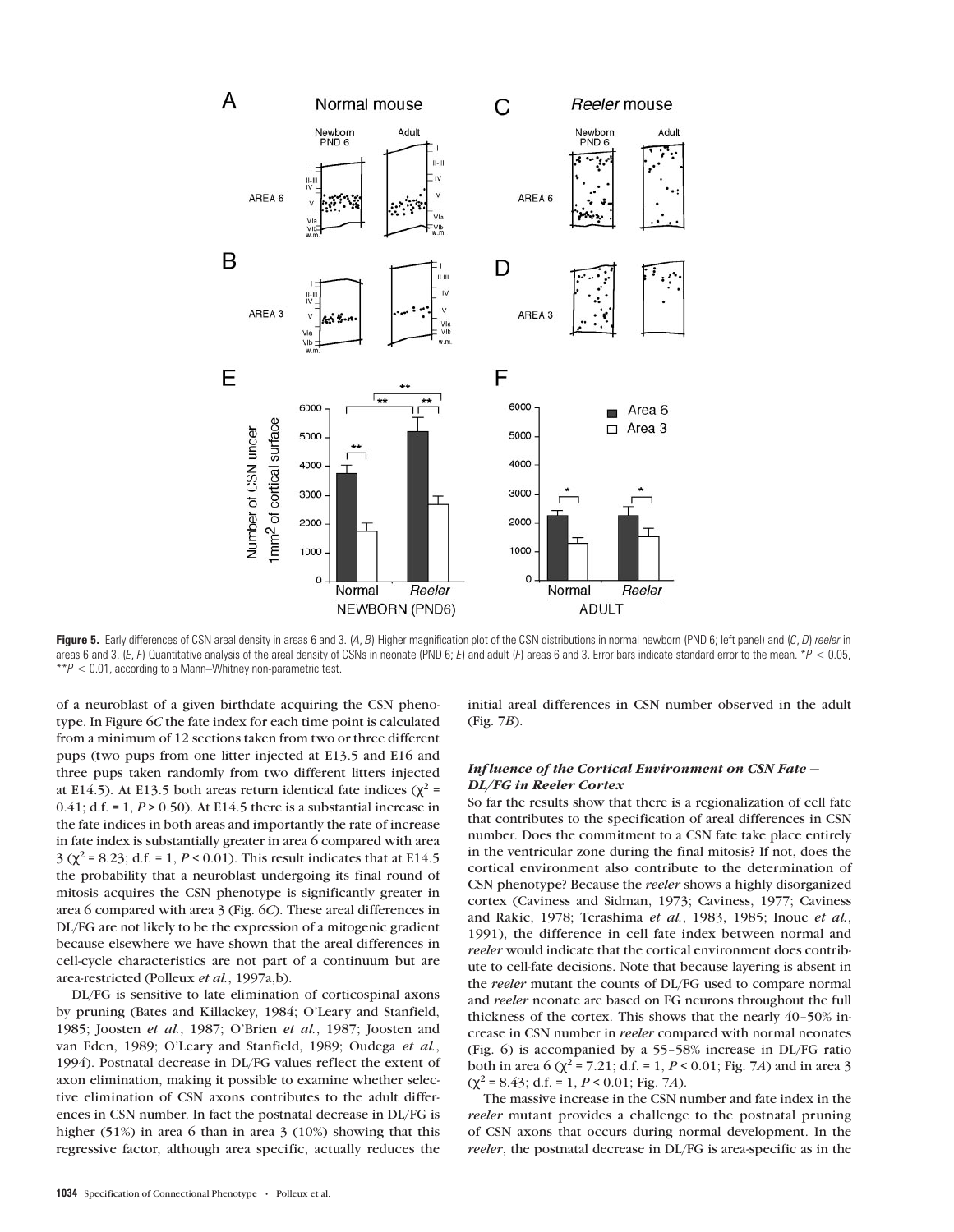

Figure 6. Timetable of CSN production and areal differences in specification of CSN phenotype. (A) In the neonate, [<sup>3</sup>H]thymidine pulses on E13.5, 14.5, 16.0 and 17.5 reveal cohorts of neurons that undergo their final mitosis before, during and after the generation of CSNs. [3H]Thymidine-labeled (first generation) neurons are represented by circles and Fluorogold-positive CSNs by crosses. First-generation CSNs (i.e. double-labeled neurons — see text) are represented by stars. (B) Developmental profile of the percentage of<br>double-labeled neurons calculated among the popul neonate, the percentage of double-labeled CSNs calculated among the population of first-generation (FG) neurons (DL/FG) located in the sub-layer containing the CSNs (layer 5b). \*\* $P < 0.01$ , according to a  $\chi^2$  analysis.

normal, but is considerably higher than in the normal (–22% in *reeler* area 3 versus –10% in normal area 3 and –84% in *reeler* area 6 versus –51% in normal area 6; Fig. 7*B*,C), suggesting that axon elimination is a developmental adjustment that serves to counterbalance excess generation of CSNs.

### **Discussion**

# *Significance of Indices with Respect to Cell-cycle Parameters*

DL/CSN and DL/FG provide complementary information on the mitotic history of the population of CSN precursors. Variations of the generation index (DL/CSN ratio) mainly reflect variations of the dynamics of cell-cycle parameters underlying the production of a given phenotype (Polleux *et al.*, 1997b, 1998). In the present study, we have restricted the use of DL/CSN to estimate

quantitatively the timetable of CSN production. In contrast, changes in DL/FG are not related to changes in the kinetics of proliferation. At early stages of postnatal development, prior to the phase of axon elimination, DL/FG reflects the fraction of neuroblasts born on a given date that acquires a CSN phenotype and can be thought of as a probability factor governing cell fate (Polleux *et al.*, 1998). During the period of peak production of layer 5b, DL/FG is ∼30% higher in area 6 compared with area 3.

# *Cell Fate and Axon Elimination — Normal Cortex*

The present results show that during normal development there are important areal differences in cell fate that correlate with differences in CSN number. This indicates that regionalization of cell fate contributes to determining the inter-areal differences in CSN phenotype in the adult. McConnell and Kaznowski challenged laminar identity by performing heterochronic grafts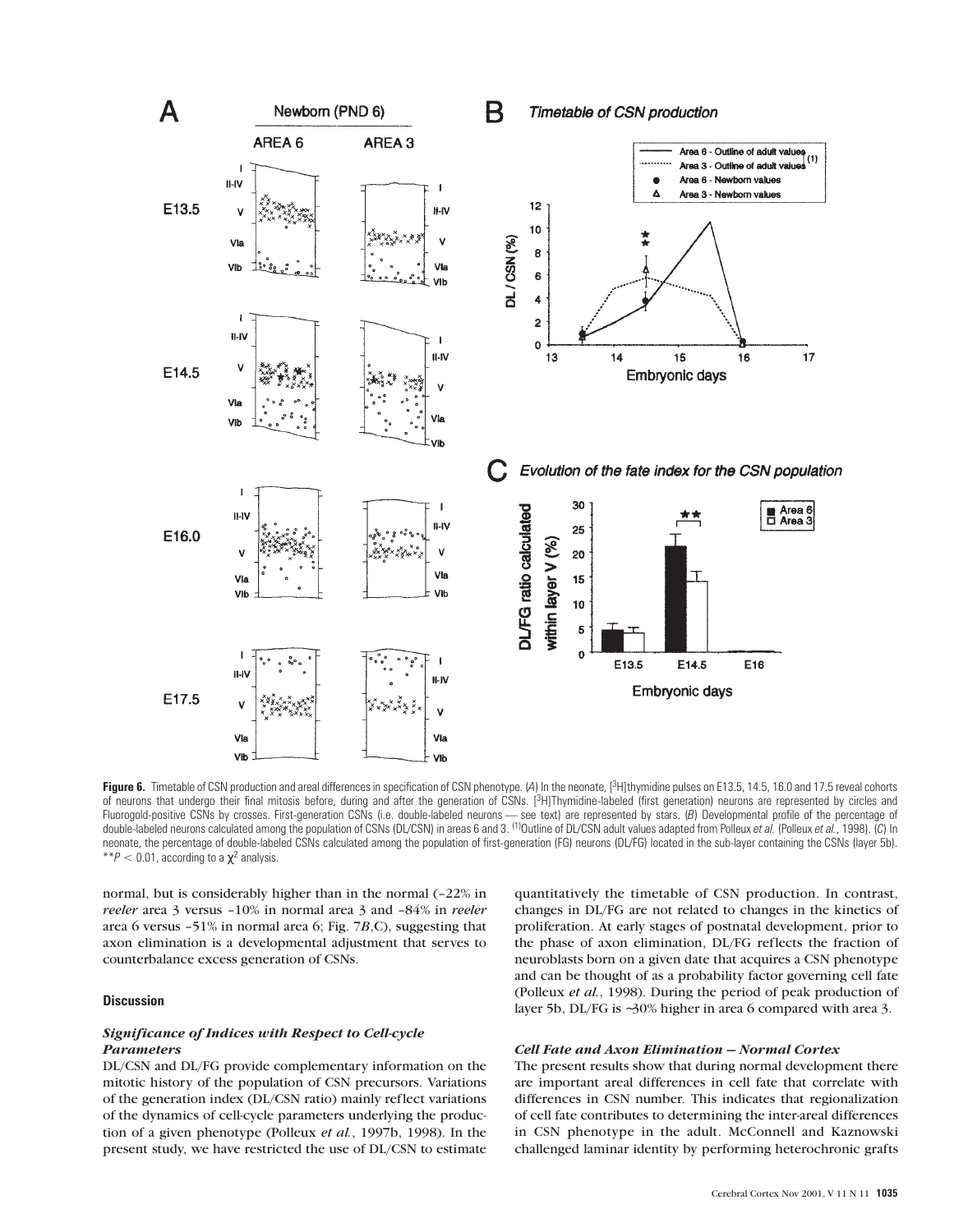

**Figure 7.** Postnatal changes in DL/FG in areas 6 and 3 of normal and *reeler* cortex. (*A*) Percentage of double-labeled CSNs calculated among the population of FG neurons computed throughout the full thickness of the cortex in normal neonates (PND 6) and adults. (*B*, *C*) Percentage of double-labeled CSNs calculated among the population of FG neurons computed throughout the full thickness of the cortex in normal (*B*) and *reeler* (*C*) newborn (PND 6) and adult mice. Error bars indicate standard error to the mean.  $*P < 0.05$  and  $*P < 0.01$ , according to a  $\chi^2$  analysis.

(McConnell and Kaznowski 1991). Neuroblasts which were destined to migrate to layer 5 continued to do so when grafted into an older host which is generating supragranular layers. This work demonstrated that signals encountered in the ventricular zone during S-phase play a role in cell-fate determination, suggesting that an important aspect of cell fate is determined at the final mitosis.

DL/FG is exquisitely sensitive to loss of CSN axons and so during postnatal development can be used to monitor refinement of the CSN pathway. During normal postnatal development we found that the decrease in DL/FG was significantly different in the two somatomotor areas — whereas there is a 51% reduction in DL/FG in area 6 there was only a 10% reduction in area 3. These findings show that although the magnitude of axon elimination is area-specific, this phenomenon does not contribute to creating the areal difference in CSN number. Previous studies have shown regional elimination of axon collaterals (O'Leary *et* *al.*, 1981; O'Leary and Stanfield, 1985; O'Leary and Terashima, 1988) and here we show that it can be area-specific. Because the rate of axon elimination is different in neighboring areas 3 and 6, and because it reduces the areal differences, it would seem that axon elimination could serve to finely tune numbers of projection neurons within a given cortical area.

#### *Cell Fate and Axon Elimination — Reeler Cortex*

The *reeler* mutant provides an alternative experimental paradigm to the heterochronic transplants used by McConnell for challenging cell fate during corticogenesis. The possibility that the environment of the cortex contributes to the specification of phenotype is directly addressed by birthdating experiments in the *reeler* (Caviness and Sidman, 1973; Caviness, 1982; Polleux *et al.*, 1998). These experiments show that in the absence of cortical lamination, the timing of the final mitosis continues to determine the CSN phenotype as stringently as in the normal cortex (Polleux *et al.*, 1998). The importance of the timing of the final mitosis, however, has to be reconciled with the fact that the radial distribution of FG neurons in the normal cortex from a pulse at E14.5 is considerably wider than layer 5b, suggesting either that the ventricular zone at a given moment is generating a range of phenotypes destined for different layers (Price and Thurlow, 1988; Fishell *et al.*, 1990; Walsh and Cepko, 1992; Luskin *et al.*, 1993; Kornack and Rakic, 1995) or that FG neurons that do not terminate in layer 5b are inhibited from forming a projection to the spinal cord. This last possibility would mean that the cortical environment contributes to specifying the CSN phenotype.

If the cortical environment contributes to specifying CSN fate then one would predict that CSN number should be modified in the perturbed environment of the *reeler* mutant. This in fact is the case, the increase in CSNs is accompanied by an increase in DL/FG, indicating that the increase in CSNs in the mutant is the result of a fate change and is not due to some other mechanisms such as an increased survival or reduced elimination. Although the contribution of the cortical environment to the specification of cell fate is clearly established by the present results in the *reeler*, we do not know if the cortex exerts its influence postmigratory, or whether it signals down to the ventricular zone and influences cell fate during mitosis. Such a possibility would be in line with studies suggesting that post-migratory cortical neurons exert a feedback control on neurogenesis as has been suggested in the retina (Reh, 1987; McConnell and Kaznowski, 1991; Gillies and Price, 1993; Polleux *et al.*, 1998).

If the normal cortical environment outside of layer 5b inhibits formation of projections to the spinal cord (consistent with the fact that FG neurons resulting from a pulse injection of [<sup>3</sup>H]thymidine at E14.5 have a wider radial distribution than the CSN population) then the removal of this inhibition in the non-laminated cortex found in *reeler* could lead to the observed increase of DL/FG values found in both areas of the mutant. In normal cortex, the present finding that the extremely rare late FG neurons that come to occupy layer 5b fail to project to the spinal cord, even at a very low frequencies, shows that whereas the timing of the final mitosis is a necessary factor governing cell fate, laminar location is not a sufficient one. This result shows that birthdates discriminate between subclasses of layer V neurons.

The fact that the final cellular environment can contribute to the specification of neuronal connectivity is supported by recent results showing that in the developing spinal cord, the appropriate specification of the phenotype of late-generated motor neurons pool depends on the interaction they perform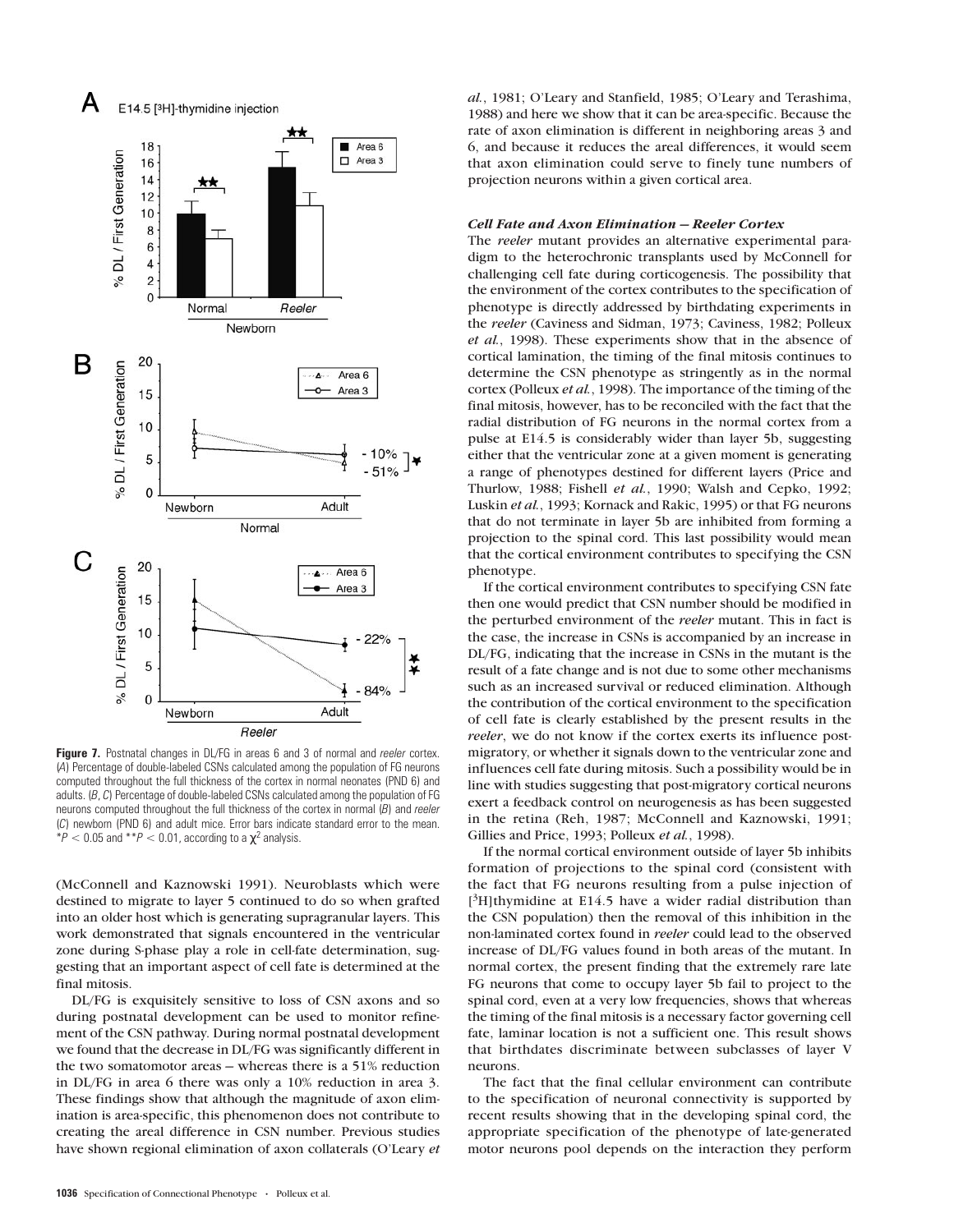while migrating through previously generated motor neurons (Sockanathan and Jessell, 1998). Our results in the *reeler* are compatible with the fact that early-born neurons can regulate the expression of the connectional phenotype of later-generated neurons through cell–cell interactions.

# *Theories of Areal Specification and Numerical Control of Connectional Phenotype*

The present study sets out to explore if the connectional phenotype of cortical neurons is specified according to similar mechanisms as other phenotypic traits such as the neurotransmitter or the laminar phenotype. Recently, it has been shown that in the developing spinal cord, the connectivity of motor neurons is specified early at the level of dividing progenitors by the expression of specific subsets of transcription factors by inductive cues that restrict the competence of precursors to produce a limited set of neuronal phenotypes [reviewed by Edlund and Jessell (Edlund and Jessell, 1999)]. However, it remains to be determined if the developmental mechanisms governing the acquisition of neuronal phenotype in the spinal cord can be applied to higher order, laminated structures of the forebrain such as the cerebral cortex.

There are two long-standing views of cortical development that are relevant to understanding area-specific connectional fate. Protomap theory views the neuroepithelium as being regionalized prior to the arrival of the thalamic afferents (Rakic, 1988). Protocortex theory views the early formed cortex as having a wide developmental potential (O'Leary, 1989). Two recent studies using *in vitro* approaches were able to show that while there is early regionalization of molecular markers expression prior to arrival of thalamic afferents, environmental signals continue to contribute to the acquisition of the molecular phenotype in the post-mitotic population (Arimatsu *et al.*, 1999a,b; Gitton *et al.*, 1999b). In both studies late environmental signals were found to influence the extent that the early specified molecular phenotype is expressed. The studies of Arimatsu *et al.* and Gitton *et al.* (Arimatsu *et al.*, 1999a,b; Gitton *et al.*, 1999b) are conceptually important on several accounts. Firstly, they reconcile protomap and protocortex theories and provide the conceptual basis required by the fact that there is extensive mixing of cortical precursors (Walsh and Cepko, 1992; Fishell *et al.*, 1993; O'Rourke *et al.*, 1995; Tan *et al.*, 1995) and an early regionalization of the cortex at least with regard to the expression of molecular markers (Barbe and Levitt, 1991; Arimatsu *et al.*, 1992; Cohen-Tannoudji *et al.*, 1994; Miyashita-Lin *et al.*, 1999; Gitton *et al.*, 1999a; Bishop *et al.*, 2000). The present results provide *in vivo* evidence for a similar progressive specification of a cardinal feature of neuronal identity, i.e. the efferent connectivity. The areal differences in CSN cell fate at E14.5 bare witness to early regionalization prior to the arrival of thalamic afferents (E14.5). This early regionalization of cell fate can be challenged by the perturbed cortical environment of the *reeler*, which the present study shows, leads to a radical increase in CSN fate index.

The progressive acquisition of CSN phenotype reconciles apparently contradictory findings in the literature. Fetal heterotopic grafting experiments of somatosensory cortex originally were thought to show that regional locus in the host determined the connectional CSN phenotype (O'Leary and Stanfield, 1989). However, quantification of results showed that heterotopically transplanted neurons retain some of the connectional features corresponding to their site of origin (Ebrahimi-Gaillard *et al.*, 1994; Ebrahimi-Gaillard and Roger, 1996). One could expect that the environmental signals in the heterotopic graft would lead to

reduced levels of acquisition of the phenotype so that while it remains true that site of origin determines the connectional phenotype, signals in the final location will modulate the expression of this phenotype.

The large excess of CSNs in the neonatal *reeler* allows us to investigate the control mechanism underlying the postnatal elimination of axons from the corticospinal pathway. The postnatal decrease of DL/FG is greatly increased in *reeler* compared with normal and the decrease is area-specific, being significantly larger in area 6 compared with area 3. One consequence of this is that the final numbers of CSNs in adult *reeler* and normal mice are actually very similar (Fig. 5*E*). These findings suggest that the elimination of axons during postnatal development reflects an adaptive process that allows the numerical value of CSN in different areas of the cortex to be adjusted to the physiological needs of the developing organism. We do not exclude that cell death can also play a role in the acquisition of area-specific number of CSNs. In fact, the role of cell death has been already well documented in the control of cell number elsewhere in the nervous system (Williams and Herrup, 1988; Finlay and Pallas, 1989; Finlay, 1992). However, our results in the normal and in the *reeler* show that the final numbers of CSNs are specified by an early two-step cell-fate determination as well as by late elimination of corticospinal axons during postnatal development.

## **Conclusion**

Our results underscore that laminar and areal specification are interrelated (Eagleson *et al.*, 1997; Polleux *et al.*, 1997a,b). They provide *in vivo* evidence of a progressive specification of connectional phenotype due to signals originating from the ventricular zone, cortical plate and maturing cortex. In this way they suggest that connectional phenotype is determined by early regionalization of the neuroepithelium as well as environmental signals in the post-migratory cortex (Jensen and Killackey, 1984; McConnell, 1988; Rakic, 1988; O'Leary, 1989; O'Leary and Stanfield, 1989; Barbe and Levitt, 1991; McConnell and Kaznowski, 1991; Arimatsu *et al.*, 1992, 1999a,b; Ferri and Levitt, 1993; Gillies and Price, 1993; Gitton *et al.*, 1999a,b). While the mitotic history of CSNs shows that adult values of the number of neurons expressing a given connectional phenotype are achieved by multiple events occurring at the level of the ventricular zone, the cortical plate and in the maturing cortex, there are a number of key events that remain unclear. For example, it is not known whether the component of cell-fate control that is cortical in origin is pre-migratory or postmigratory [as in the studies of Arimatsu *et al.* and Gitton *et al.* (Arimatsu *et al.*, 1999a,b; Gitton *et al.*, 1999b)] or both.

#### **Notes**

We are grateful to Pascale Giroud and Christelle Merrouche for excellent technical assistance and to Ghislaine Clain for animal care. Financial support from Region Rhône Alpes 97021178, EC QLG3-2000-00158 and from European Economic Community Grant BIOMED BMH4 CT961604.

Address correspondence to Henry Kennedy, INSERM U37 — Cerveau et Vision, 18Avenue Doyen Lépine, 69675 Bron Cedex, France. Email: kennedy@lyon151.inserm.fr.

### **References**

- Abercrombie M (1946) Estimation of nuclear population from microtome sections. Anat Rec 94:239–247.
- Appleton TC, Pelc SR, Tarbit MH (1969) Formation and loss of DNA in intestinal epithelium. J Cell Sci 5:45–55.
- Arimatsu Y, Miyamoto M, Nihonmatsu I, Hirata K, Uratani Y, Hatanaka Y, Takiguchi-Hayashi K (1992) Early regional specification for a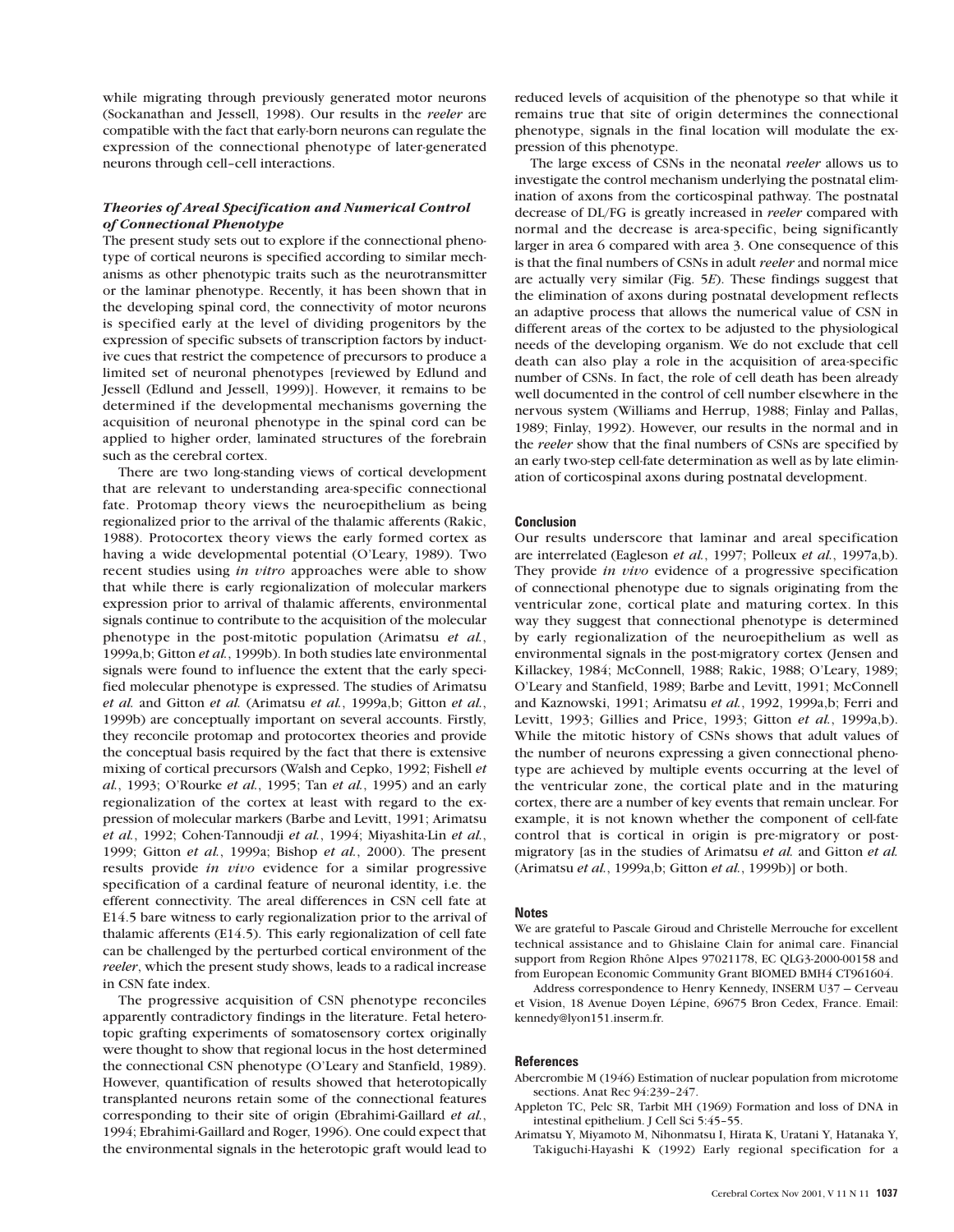molecular neuronal phenotype in the rat neocortex. Proc Natl Acad Sci USA 89:8879–8883.

- Arimatsu Y, Nihonmatsu I, Hirata K, Takiguchi-Hayashi K (1994) Cogeneration of neurons with a unique molecular phenotype in layer-V and layer-VI of widespread lateral neocortical areas in the rat. J Neurosci 14:2020–2031.
- Arimatsu Y, Ishida M, Sato M, Kojima M (1999a) Corticocortical associative neurons expressing latexin: specific cortical connectivity formed *in vivo* and *in vitro*. Cereb Cortex 9:569–576.
- Arimatsu Y, Ishida M, Takiguchi-Hayashi K, Uratani Y (1999b) Cerebral cortical specification by early potential restriction of progenitor cells and later phenotype control of postmitotic neurons. Development 126: 629–638.
- Barbe MF, Levitt P (1991) The early commitment of fetal neurons to the limbic cortex. J Neurosci 11:519–533.
- Barbe MF, Levitt P (1995) Age-dependent specification of the corticocortical connections of cerebral grafts. J Neurosci 15:1819–1834.
- Bates CA, Killackey HP (1984) The emergence of a discretely distributed pattern of corticospinal projection neurons. Dev Brain Res 13: 265–273.
- Bishop KM, Goudreau G, O'Leary DD (2000) Regulation of area identity in the mammalian neocortex by Emx2 and Pax6. Science 288:344–349.
- Carter-Dawson LD, LaVail MM (1979) Rods and cones in the mouse retina: II. Autoradiographic analysis of cell generation using tritiated thymidine. J Comp Neurol 188:263–272.
- Cavalieri B (1966) Geometria degli indivisibili. Turin: Unione Tipographico-Editrice.
- Caviness VS (1975) Architectonic map of the neocortex of the normal mouse. J Comp Neurol 164:247–264.
- Caviness VS (1976) Patterns of cell and fiber distribution in the neocortex of the *reeler* mutant mouse. J Comp Neurol 170:435–448.
- Caviness VS (1977) *Reeler* mutant mouse: a genetic experiment in developing mammalian cortex. Soc Neurosci Symp 2:27–46.
- Caviness VS (1982) Neocortical histogenesis in the normal and *reeler* mice: a developmental study based upon [3H]-thymidine autoradiography. Dev Brain Res 4:293–302.
- Caviness VS, Rakic P (1978) Mechanisms of cortical development: a view from mutations in mice. Annu Rev Neurosci 1:297–326.
- Caviness VS, Sidman RL (1973) Time of origin of corresponding cell classes in the cerebral cortex of normal and *reeler* mice: an autoradiographic analysis. J Comp Neurol 148:141–152.
- Clarke PGH (1992) How inaccurate is the Abercrombie correction factor for cell counts? Trends Neurosci 15:211–212.
- Cohen-Tannoudji M, Babinet C, Wassef M (1994) Early determination of a mouse somatosensory cortex marker. Nature 368:460–463.
- Cragg BG (1975) The development of synapses in the visual system of the cat. J Comp Neurol 160:147–166.
- Douglas RJ, Martin KAC (1991) A functional microcircuit for cat visualcortex. J Physiol Lond 440:735–769.
- Eagleson KL, Levitt P (1999) Complex signaling responsible for molecular regionalization of the cerebral cortex. Cereb Cortex 9:562–568.
- Eagleson KL, Lillien L, Chan AV, Levitt P (1997) Mechanisms specifying area fate in cortex include cell-cycle-dependent decisions and the capacity of progenitors to express phenotype memory. Development 124:1623–1630.
- Ebrahimi-Gaillard A, Roger M (1996) Development of spinal-cord projections from neocortical transplants heterotopically placed in the neocortex of newborn hosts is highly dependent on the embryonic locus of origin of the graft. J Comp Neurol 365:129–140.
- Ebrahimi-Gaillard A, Guitet J, Garnier C, Roger M (1994) Topographic distribution of efferent fibers originating from homotopic or heterotopic transplants: heterotopically transplanted neurons retain some of the developmental characteristics corresponding to their site of origin. Dev Brain Res 77:271–283.
- Edlund T, Jessell TM (1999) Progression from extrinsic to intrinsic signaling in cell fate specification: a view from the nervous system. Cell 96:211–224.
- Ferri RT, Levitt P (1993) Cerebral cortical progenitors are fated to produce region-specific neuronal populations. Cereb Cortex 3:187–198.
- Finlay BL (1992) Cell death and the creation of regional differences in neuronal numbers. J Neurobiol 23:1159–1171.
- Finlay BL, Pallas SL (1989) Control of cell number in the developing mammalian visual system. Prog Neurobiol 32:207–234.

Finlay BL, Wikler KC, Sengelaub DR (1987) Regressive events in brain

development and scenarios for vertebrate brain evolution. Brain Behav Evol 30:102–117.

- Fishell G, Rossant J, Van der Kooy D (1990) Neuronal lineages in chimeric mouse forebrain are segregated between compartments and in the rostrocaudal and radial planes. Dev Biol 141:70–83.
- Fishell G, Mason CA, Hatten MY (1993) Dispersion of neuronal progenitors within the germinal zones of the forebrain. Nature 362:636–638.
- Frantz GD, McConnell SK (1996) Restriction of late cerebral cortical progenitors to an upper-layer fate. Neuron 17:55–61.
- Gianino S, Stein SA, Li H, Lu X, Biesiada E, Ulas J, Xu XM (1999) Postnatal growth of corticospinal axons in the spinal cord of developing mice. Brain Res Dev Brain Res 112:189–204.
- Gilbert CD (1983) Microcircuitry of the visual cortex. Annu Rev Neurosci 6:217–247.
- Gillies K, Price DJ (1993) The fates of cells in the developing cerebral-cortex of normal and methylazoxymethanol acetate-lesioned mice. Eur J Neurosci 5:73–84.
- Gitton Y, Cohen-Tannoudji M, Wassef M (1999a) Specification of somatosensory area identity in cortical explants. J Neurosci 19:4889–4898.
- Gitton Y, Cohen-Tannoudji M, Wassef M (1999b) Role of thalamic axons in the expression of H-2Z1, a mouse somatosensory cortex-specific marker. Cereb Cortex 9:611–620.
- Heumann D, Leuba G (1983) Neuronal death in the development and aging of the cerebral cortex of the mouse. Neuropathol Appl Neurobiol 9:297–311.
- Hoffart RM, Johnston JG, Krushel LA, van der Kooy D (1995) The mouse mutation *reeler* causes increased adhesion within a subpopulation of early postmitotic cortical neurons. J Neurosci 15:4838–4850.
- Hoshino K, Matsuzawa T, Murakami U (1973) Characteristics of the cell cycle of matrix cells in the mouse embryo during histogenesis of telencephalon. Exp Cell Res 77:89–94.
- Innocenti GM (1995) Exuberant development of connections, and its possible permissive role in cortical evolution. Trends Neurosci 18: 397–402.
- Innocenti GM (1981) Growth and reshaping of axons in the establishment of visual callosal connections. Science 212:824–827.
- Inoue K, Terashima T, Inoue I (1991) The intracortical position of pyramidal tract neurons in the motor cortex of the *reeler* changes from postnatal day 10 to adulthood. Dev Brain Res 62:146–150.
- Jensen KF, Killackey HP (1984) Subcortical projections from ectopic neocortical neurons. Proc Natl Acad Sci USA 81:964–968.
- Joosten EA, van Eden CG (1989) An anterograde tracer study on the development of corticospinal projections from the medial prefrontal cortex in the rat. Brain Res Dev Brain Res 45:313–319.
- Joosten EAJ, Gribnau AAM, Dederen PJWC (1987) An anterograde tracer study of the developing corticospinal tract in the rat: three components. Dev Brain Res 36:121–130.
- Katz LC, Shatz CJ (1996) Synaptic activity and the construction of cortical circuits. Science 274:1133–1138.
- Kaufmann SL (1968) Lengthening of the generation cycle during embryonic differentiation of the mouse neural tube. Exp Cell Res 49: 420–424.
- Kennedy H, Dehay C (1993) Cortical specification of mice and men. Cereb Cortex 3:27–35.
- Kornack DR, Rakic P (1995) Radial and horizontal deployment of clonally related cells in the primate neocortex: relationship to distinct mitotic lineages. Neuron 15:311–321.
- Levitt P, Ferri RT, Barbe MF (1993) Progressive acquisition of cortical phenotypes as a mechanism for specifying the developing cerebral cortex. Perspect Dev Neurobiol 1:65–74.
- Luskin MB, Parnavelas JG, Barfield JA (1993) Neurons, astrocytes, and oligodendrocytes of the rat cerebral-cortex originate from separate progenitor cells: an ultrastructural analysis of clonally related cells. J Neurosci 13:1730–1750.
- McConnell SK (1988) Fates of visual cortical neurons in the ferret after isochronic and heterochronic transplantation. J Neurosci 8:945–974.
- McConnell SK, Kaznowski CE (1991) Cell-cycle dependence of laminar determination in developing neocortex. Science 254:282–285.
- Meissirel C, Dehay C, Kennedy H (1993) Transient cortical pathways in the pyramidal tract of the neonatal ferret. J Comp Neurol 338: 193–213.
- Miller MW (1987) The origin of corticospinal projection neurons in rat. Exp Brain Res  $67:339-351$ .
- Miller MW (1988) Development of projection and local circuit neurons in